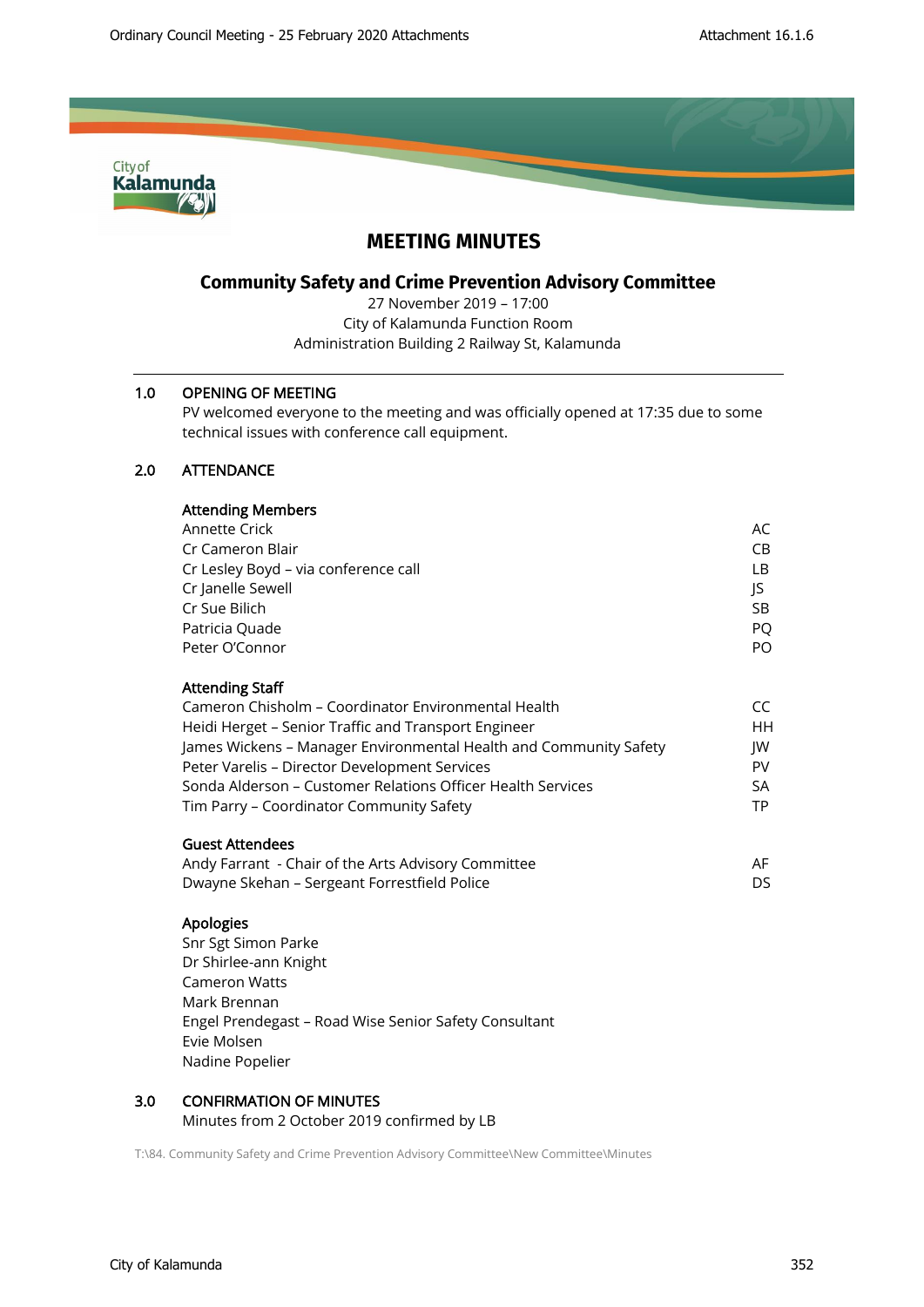## 4.0 SPECIAL ITEMS – NEW COMMITTEE

#### 4.1 Governance Induction

PV presented the Governance Induction for the new committee members.

## 4.2 Election of Chair and Deputy Chair

PV requested interest for the Chair. LB responded unopposed. PV requested interest for the Deputy Chair. SB responded unopposed. Congratulations was offered to both.

## 5.0 BUSINESS ARISING FORM PREVIOUS MEETING

## 5.1 JW to follow up with Simon Parke regarding Dr Paul Cozens presentation.

JW has emailed SP however he is on leave. DS advised SP has had reached out to Dr Paul Cozens but was yet to receive a response.

Action: Was suggested that JW approach Curtin University on the matter. - JW

## 5.2 Andy Farrant invited to the committee meeting.

## 5.3 Speed Zoning Reduction Investigations

HH informed the committee that the report was presented to council last night and was endorsed for the Town Centre – Stirk Street to Burt Street, Haynes Street, Railway Road to Canning. DS asked if there had been any investigation into hotspots outside the City centre such as Forrestfield and HH informed that yes, there were two areas.

- 1. Hale Road, Forrestfield Dawson Avenue to Anderson Road.
- 2. Kalamunda Road, High Wycombe Wittenoom road to Cyril Road.

HH update on the lane off Burt Street. It's been, or will be shortly, closed off near the childcare due to the antisocial behaviour that's recently been reported.

Proposal for Swindells Lane to be made one way was endorsed by council last night. The works will be budgeted for the next financial year.

HH invited the attendees to get involved in Flowing through the Engage Site – Closes 16 September at 5pm.

HH currently working on the Integrated Transport Strategic Plan. She'll refer it to CSCPAC. Contact HH with any queries.

The Quarterly New Letter from Roadwise covers a few interesting topics. Road Ribbon commenced 17 November. Aim is for 0 fatality, 0 injury. Further information can be found on the RoadWise website. There is also a push for high occupancy vehicle transport. Statistics from both Main Roads and RoadWise indicate that WA drivers are slowing down which is positive.

Action: HH to forward Integrated Transport Strategic Plan to JW and PV for distribution to CSCPAC. And the control of the control of the control of the control of the control of the control of the control of the control of the control of the control of the control of the control of the control of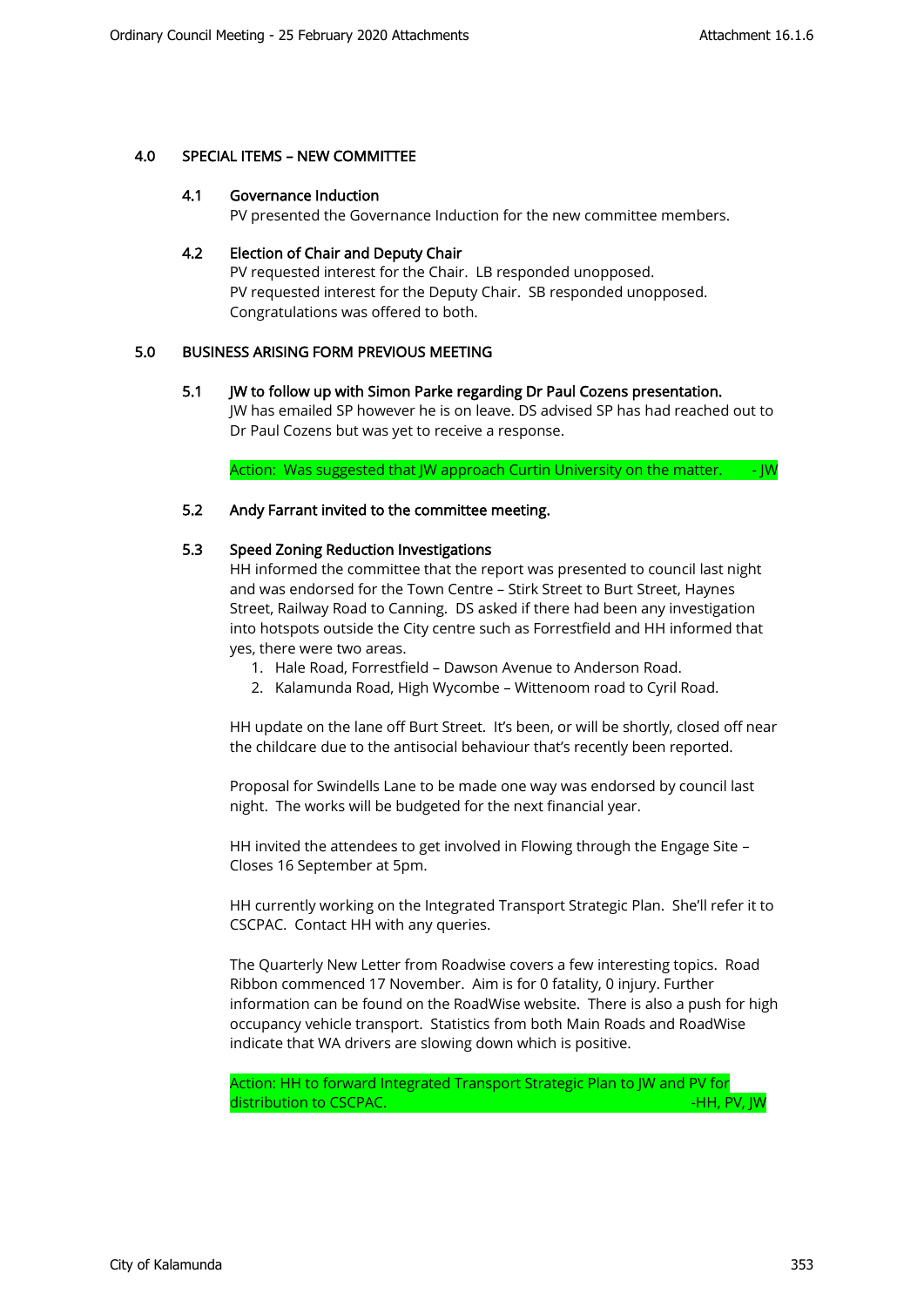HH said that the scope on the 40kph proposal has evolved and will provide an update ant next meeting.

#### Action: HH to provide update at next meeting. SA to add to next agenda. –HH, SA

LB asked if HH could update on the faces for speeds. HH said they have sourced 2 sign trailers from WALGA for Jan 2020 that will provide positive reinforcement for those abiding by the speed limit with a smiley face and a sad face those who are not. LB wanted to know if the plan was for these to be placed in the 3 previously identified areas for speed reductions and HH said they hadn't got that far as yet.

DS wanted to know if further areas where being investigated as high-risk areas. LB gave some history on the investigations completed by the previous committee and how these areas where identified as areas of risk including key identifiers such as infrastructure E.g. Schools, shopping centres etc. She said further community consultation will take place.

HH also said that they are working with the Public Transport Authority to ensure connectivity around the High Wycombe South and the rail link.

AF raised his concerns regarding issues at the Zigzag. Hooning, domestic disputes, camping, and drug use having all been reported including close calls for cyclists. He requested that he brief LB further on this issue at a later date and would like the committee to become familiar with the Cycle Plan.

HH commented that there are also complaints of cyclist's unsafe conduct such as going the wrong way along the Zigzag causing potential for accidents. She said that she believes it is definitely worth conducting further investigation into safety risks in this area and is keen to explore it further.

AF recommended collecting first-hand information from staff in Waste Services who service this area.

Action: Anti-social issues at the Zig Zag To be added to next agenda and discussed further. - HH, AF, SA

PQ asked if there had been any positive feedback received since the installation of the pedestrian cross walk on Canning Road near the IGA.

HH said that there hadn't been positive feedback received but the complaints from users had greatly reduced. The complaints being received are by drivers who have said they can't see the crosswalk clearly. Additional signage has been installed for this reason. HH said that a signalled crossing was wanted but due to it not meeting the warrants it was rejected. However, there is still a push for it and a petition for further works at that crossing. DS believes it is an accident waiting to happen and further improvements would be highly beneficial.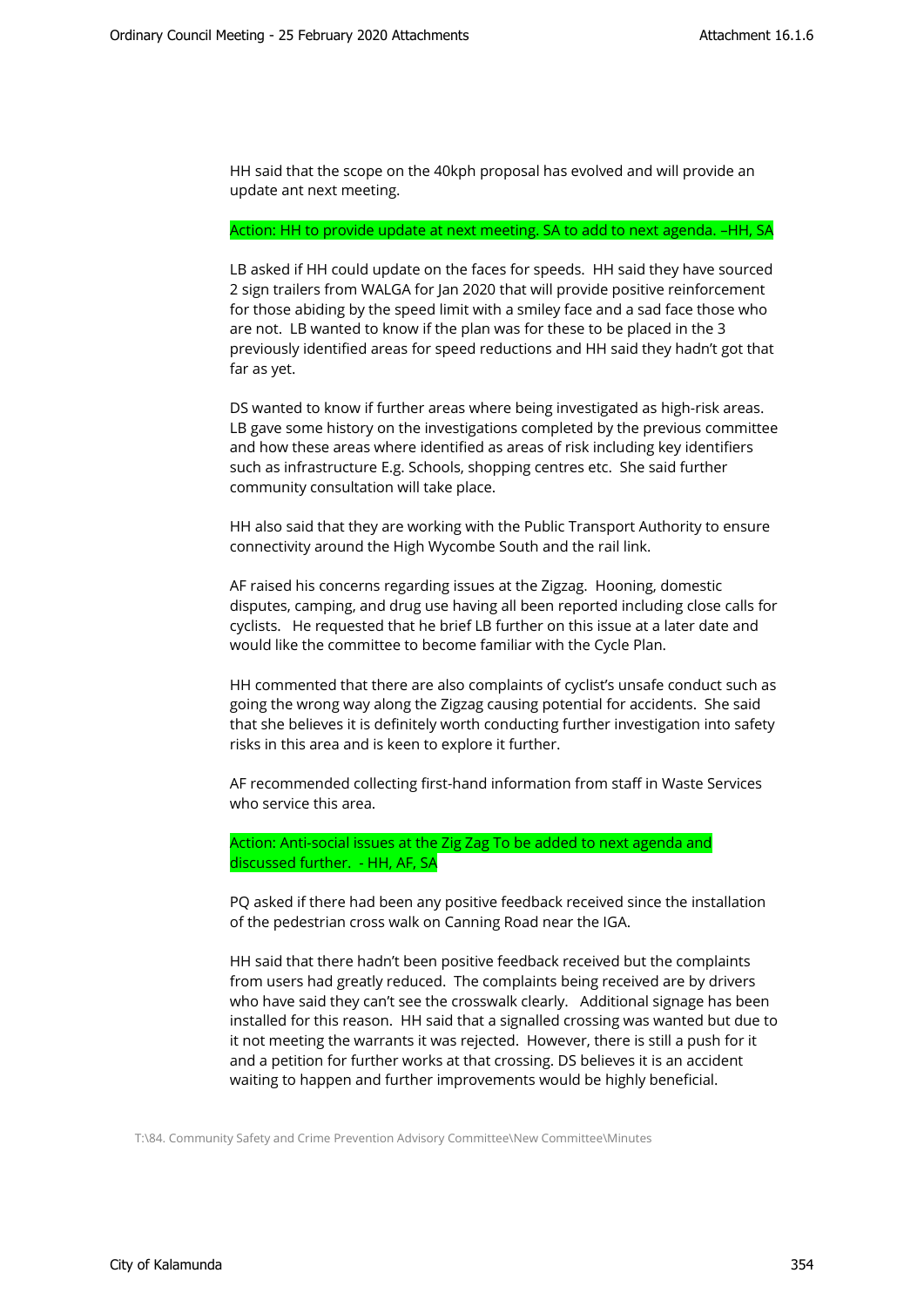HH also informed that the speed bumps will be removed as part of the city centre improvement plan to reduce confusion over right of way.

HH thanked the group and left the meeting.

#### 5.4 Open Youth Consultation Sessions

5.5 Update draft Community Safety and Crime Prevention Plan Following Community engagement.

## 6.0 DISCLOSURE OF INTERESTS

None

## 7.0 CORRESPONDENCE – IN/OUT

7.1 Andrew Hastie MP – Federal Member for Canning – Round 5 Safer Communities Grant – Not discussed

## 8.0 ITEMS FOR COMMITTEE CONSIDERATION

# 8.1 Discuss Arts Advisory Committee involvement with Crime and Safety Committee – Andy Farrant - Chair of the Arts Advisory Committee (City of Kalamunda)

LB explained the three areas of future youth engagement being;

- 1) Sporting opportunities Where funding will assist with individual registrations and equipment, and the encouragement of parents to help kids from other families with transport etc.
- 2) Men's Sheds Giving youth the opportunity for youth to learn helpful life skills from the members such as mechanics E.g. Disassembling and fixing car engines, repairing furniture etc.
- 3) Arts This comes in a number of mediums being music, drawing, painting and drama.

There are concerns about youth disengagement and these areas can not only give useful life skills but also have the potential of reducing youth crime in the City.

LB then introduced Andy Farrant and asked him to present to the committee.

AF explained that the arts come in many forms that many don't think of. This includes such mediums as radio, TV, magazines and books. It isn't just entertainment but offers great career opportunities and economic gains. An example he gave was the gaming sector that is a multibillion-dollar industry. He also mentioned that the Arts in one of the fastest growing employment sectors.

Action: AF offered to send JW a report that discusses the International and National arts contribution to the local and greater community and economy. -AF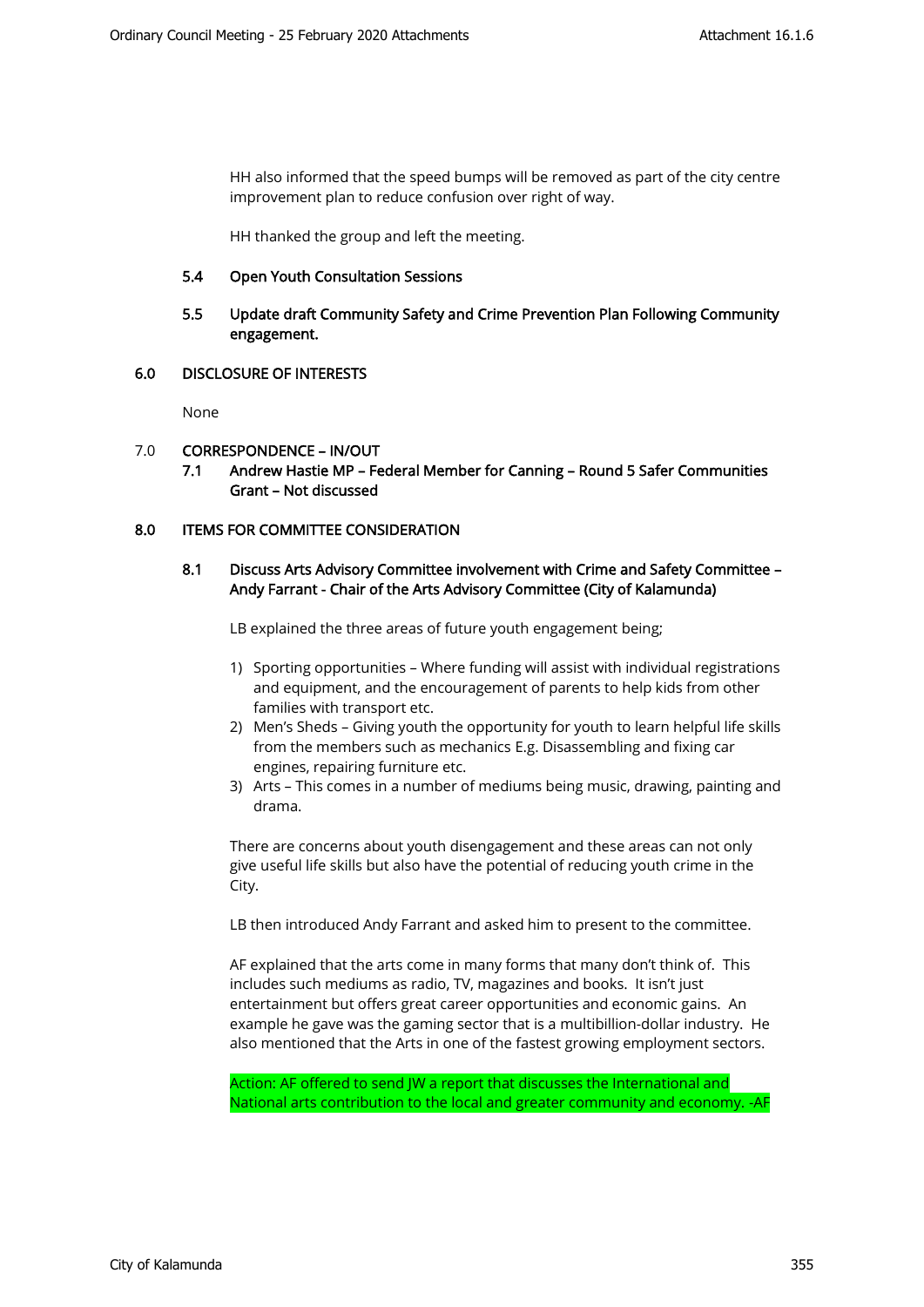AF pointed out that Kalamunda Senior High School is an arts school with the potential to produce artists in residence with the City offering encouragement and support for these young people.

AF explained that the Arts don't only provide creative skills but improves cognitive skills, social cohesion and crime prevention.

He congratulated the City for thinking this way and taking a strategic view on how more arts can be introduced and encouraged in the City.

LB requested that AF speak about the WA Youth Theatre Company. AF says his involvement has seen the company turn out well-adjusted young people with newly learnt life skills such as time management and communication skills. It engages those from all walks of life and cultures including those with disabilities.

AF gave an example of a community arts group who assisted a group of passionate Aboriginal men from the Yiyili community to form a reggae band in 2007. The Walkabout Boys continue to play all around Western Australia and have been presented with a number of awards for their music.

AF said that the City now has a budget for a Community Arts coordinator and there will be Artists in Residence programs introduced in April/May next year.

AF thanked LB and everyone for their time before leaving the meeting.

LB asks SB to take the chair as she leaves the meeting also.

## 8.2 Draft Community Safety and Crime Prevention Plan (CSCPP) – James Wickens

JW explained that the previous 5-year plan has expired and want to give special thanks to Evie Molson – EHO Trainee, for all the time and work she has put into the new CSCPP.

JW asked if everyone had had a chance to look over the draft CSCPP. Some had had a quick look but asked if they could have more time to look at in more detail. JW was happy for everyone to have more time to review the draft.

Action: JW to circulate Community Safety and Crime Prevention Plan for comment prior to the next meeting -JW and the next meeting -JW and the next meeting -JW and the next meeting -JW and the next meeting -JW and the next meeting -JW and the next meeting -JW and the next meeting -JW and the next meet

JW explained that intent was to seek the committee's endorsement for public advertising of the plan, SB stated that she didn't believe this was possible without council endorsement.

JW clarified the intended process was to seek CSCPAC endorsement prior to community advertising, review of submissions and then sent to council for consideration.

Action: SB asked JW to clarify the procedure before advertising.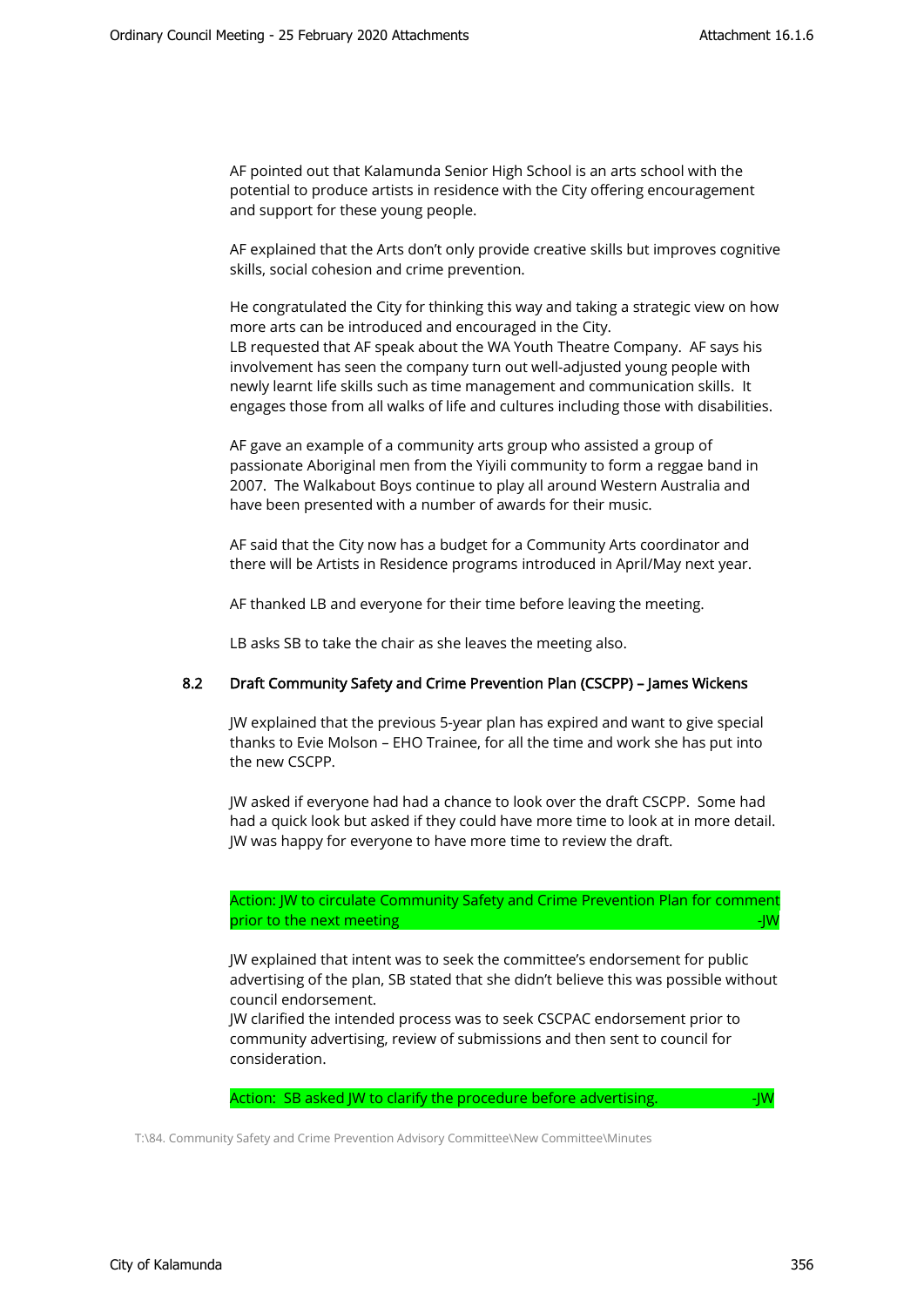CB said to be mindful of going out to community advertising early in the year as it may be missed so close to the holiday season.

SB mentioned that the Youth Engagement Plan had been deferred at Council meeting last night so would be good for the committee to get up to speed with that as well. It was suggested that Nadine be invited to present the plan at the next committee meeting.

Action: Ask Nadine if she could present on the Youth Consultation session workshops at the next committee meeting -JW

JW invited those with questions or feedback, regarding the CSCPP, to feel free to contact him to discuss prior to the next meeting.

## 8.3 Side Effect – Lesley Boyd

Action: Item to be moved to next agenda **Figure 10** and the set of the SA, LB

## 9.0 URGENT BUSINESS WITH THE APPROVAL OF THE PRESIDING MEMBER

9.1 CC passed on a request from Catering that we please inform them of any dietary requirements and allergies in the future prior to the next meeting.

## 10.0 DATE OF NEXT MEETING

12 Feb 2020

## 11.0 MEETING CLOSED

18:50

Attachment 1. Arts and Culture Report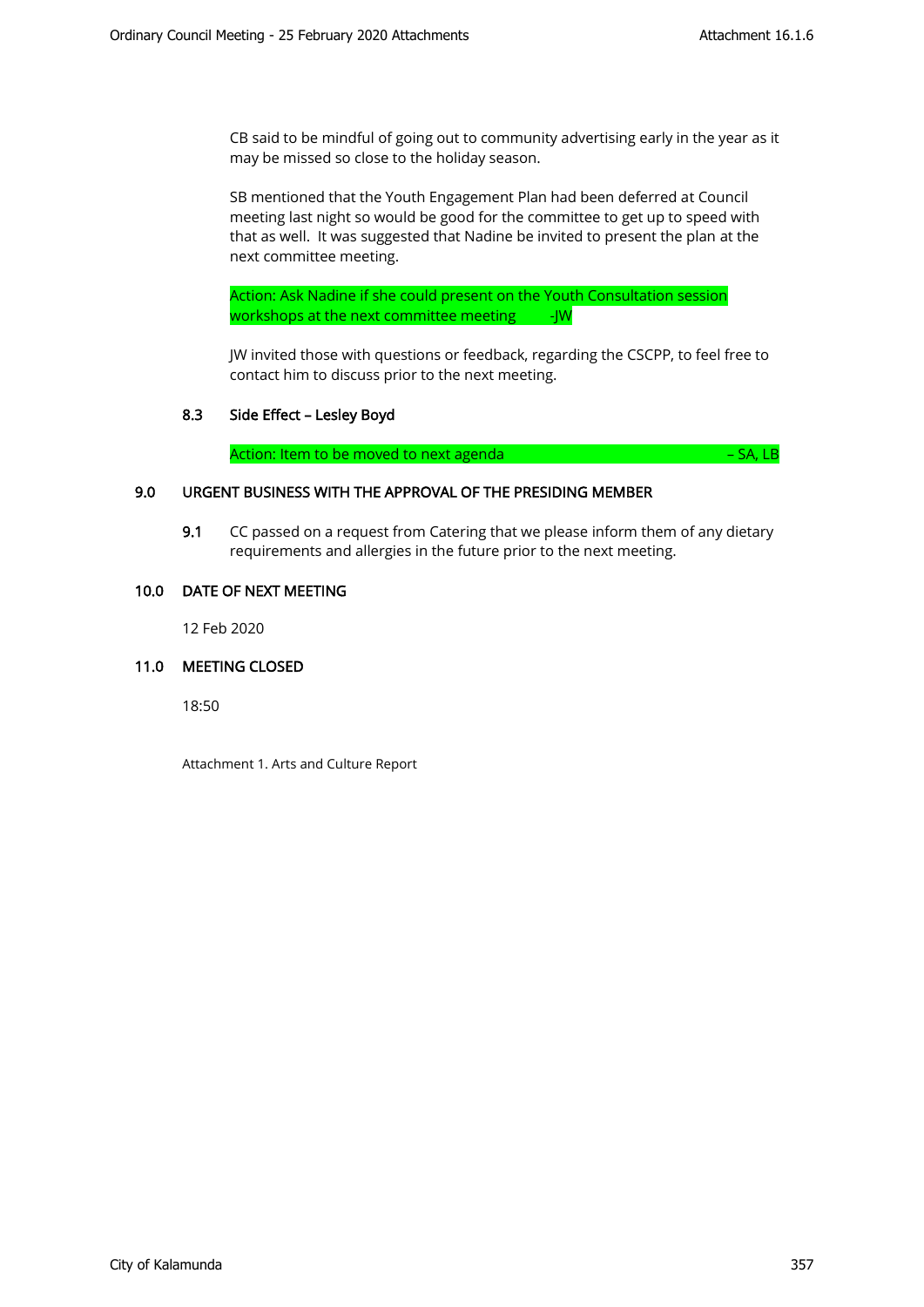Attachment 1.

#### **Arts and Culture Frequently Asked Questions**

#### **Why do we need an arts and culture - what is the point of it?**

International and national research has shown that the arts sector can contribute significant amounts to local tourism and economies. Cities that embrace creativity as part of the fabric of their community are more resilient, more engaged and more innovative, which helps create success in other areas of the local economy.

#### **Arts and culture is just the opera, ballet and orchestra, isn't it?**

In Australia the arts and culture sector are much more than these three performing arts. The sector too is a major employer of professional artists and arts workers and it plays a very strong role in the quality of life for people across the country. Activities from writing and reading, listening and playing music, singing, gaming, designing and making art, film and television and a host of other daily activities are all part of the Australian arts and culture sector. The sector is also a major contributor to the Australian economy.

#### **How big should a local government be before it builds an arts centre?**

There is no single answer to this question. The decision to commission the Mandurah Performing Arts Centre was taken around 1991 when the City's population was 13,231, the Bunbury Regional Entertainment Centre opened in 1990 and in 1991 the population was 12,748. Armadale far exceeds these population levels now, in 2018.

#### **Are arts and culture really that popular with the general public?**

In 2017, 94% of people surveyed agreed that arts and culture was important for children to access. 81% agreed that it was an important sector for government to support and 77% said that the arts make them feel good4. 62% feel the arts makes an important contribution to their community.

#### **Does the State Government spend much money on the arts?**

In WA just \$2 per person per week is spent by the State Government on the arts with 40% of responses agreeing that this should increase to up to \$10 per person per week or more5.

#### **Do many people work in the culture and the arts sector?**

The arts sector has recently been identified as one of the top five industry sectors for employment growth in WA for the five years to November 2017. The arts and recreation industry, which employs 27,200 West Australians, increased by 19.7%6. The sector also is supported by hundreds and thousands of volunteers across Australia each week. These efforts and this contribution are largely uncounted.

#### **Are the arts just about creativity and making things?**

There are so many more benefits from being engaged in arts and culture. As well as the pleasure of the shared experience that the sector offers, it also has a profound effect on how communities behave, the confidence of individuals and the general population and also community aspirations. The Australian Cultural Ministers' Council research found that engagement in the arts improved cognitive skills and educational attainment for individuals, increased self-esteem and community confidence, boosted social cohesion and behaviour and played a role in crime prevention.